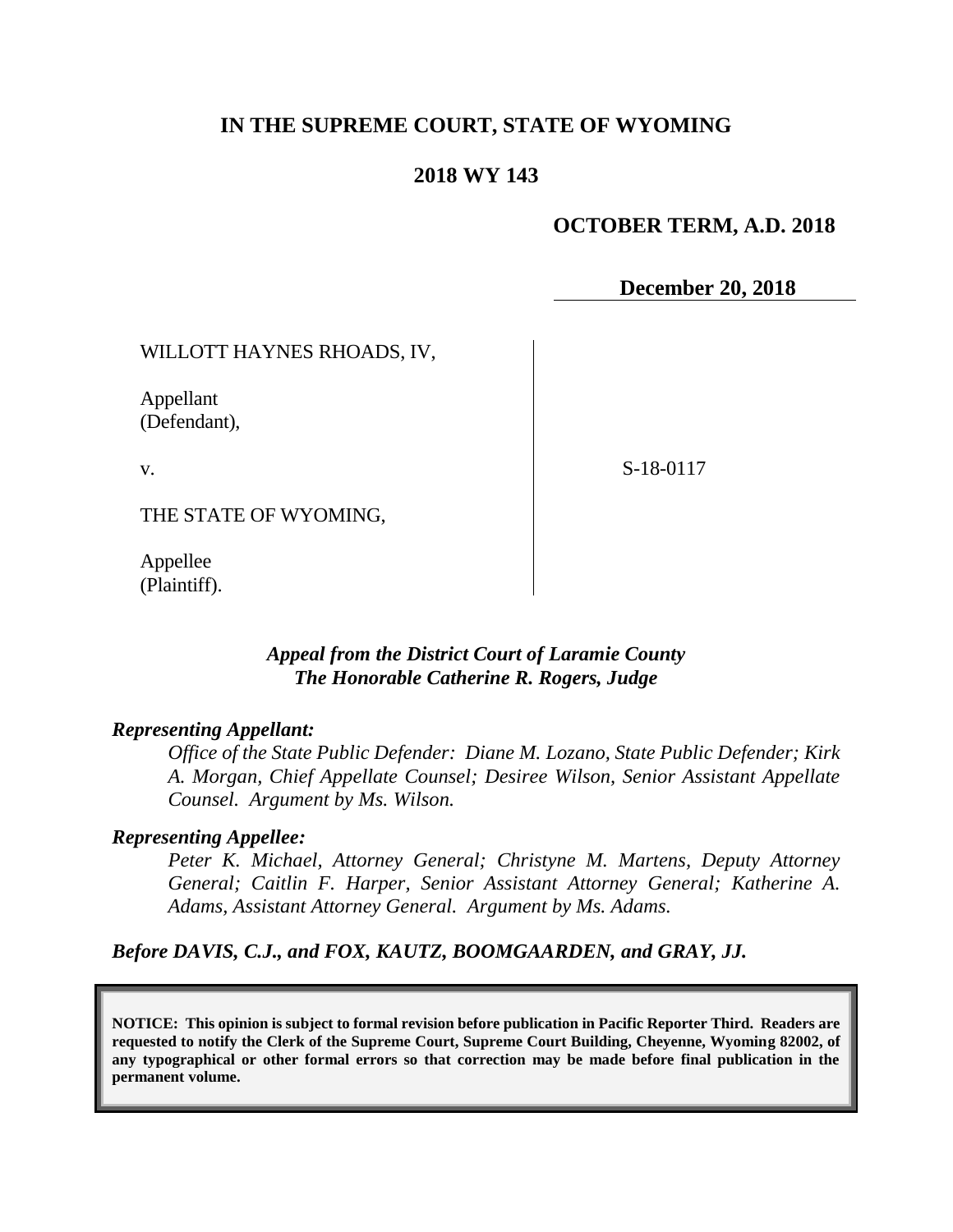### **GRAY, Justice.**

[¶1] Appellant Willott Haynes Rhoads, IV, entered into a conditional plea agreement. He pled guilty to fourth offense felony driving while under the influence (DWUI) and reserved his right to challenge the district court's ruling that the lookback is to the date of conviction when determining whether a fourth DWUI occurred in a ten-year period. Wyo. Stat. Ann. § 31-5-233(e). The plea agreement resulted in his conviction under Wyo. Stat. Ann. § 31-5-233(b) and (e). We reverse.

### *ISSUE*

[¶2] We restate the issue:

Did the district court err, as a matter of law, when it concluded the lookback for a fourth offense DWUI is to the date of the conviction and not to the date of the underlying offense?

## *FACTS*

[¶3] On October 23, 2016, Laramie County Deputy Sheriff Mark Yocum stopped Mr. Rhoads for speeding. The deputy believed Mr. Rhoads was driving impaired, conducted field sobriety tests, and arrested Mr. Rhoads for DWUI. Mr. Rhoads had three prior relevant DWUI offenses:

DWUI #1:

Committed August 25, 2006 Convicted January 25, 2007

DWUI #2:

Committed April 27, 2008 Convicted July 30, 2008

DWUI #3:

Committed October 15, 2011 Convicted April 12, 2012

The State charged Mr. Rhoads with fourth offense felony DWUI within ten years, in violation of Wyo. Stat. Ann. § 31-5-233(b)(i) & (e) (LexisNexis 2015), and driving under a suspended license, in violation of Wyo. Stat. Ann. § 31-7-134(a) (LexisNexis 2015).

[¶4] Mr. Rhoads filed two pre-trial motions seeking to dismiss the felony DWUI charge. In the first motion, he argued his first DWUI occurred more than ten years prior to the fourth making the felony charge improper. (Wyo. Stat. Ann. § 31-5-233(e) establishes that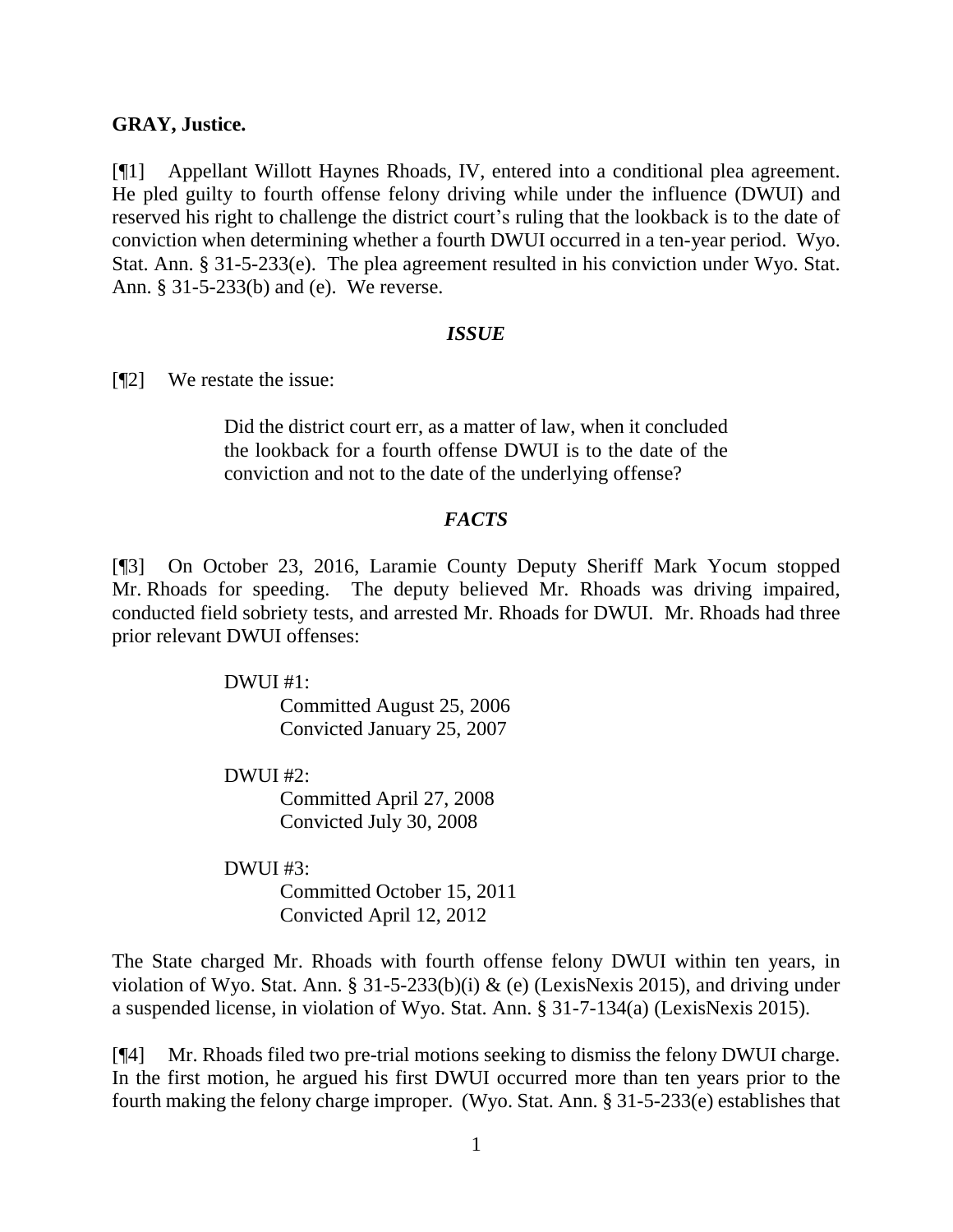a fourth DWUI within a ten-year period is a felony.). In the second motion, he argued, if the lookback is to the date of the conviction, the statute violates constitutional equal protection rights. The district court denied both motions, finding the lookback period was to the date of the first conviction—not the underlying conduct—and that the statute was not unconstitutional.

[¶5] Following those rulings, the parties entered into a conditional plea agreement. Mr. Rhoads agreed to plead guilty to fourth offense felony DWUI, but reserved the right to appeal the district court's rulings on his pre-trial motions. The State agreed to dismiss the charge of driving while under suspension and to limit its sentencing recommendation to three to five years' incarceration. The district court accepted Mr. Rhoads' conditional plea. It sentenced Mr. Rhoads to four to six years of imprisonment, with credit for 203 days of presentence confinement. Mr. Rhoads timely filed this appeal.

# *DISCUSSION*

# *Did the district court err, as a matter of law, when it concluded the lookback for a fourth offense DWUI is to the date of the conviction and not to the date of the underlying offense?*

[¶6] The State charged Mr. Rhoads with felony DWUI in violation of Wyo. Stat. Ann. § 31-5-233(b) and (e). Wyo. Stat. Ann. § 31-5-233(b) prohibits driving a vehicle with a blood alcohol content of 0.08% or more. Wyo. Stat. Ann. § 31-5-233(e) establishes graduated penalties for each cumulative DWUI offense resulting in a conviction within a ten-year period: a first offense resulting in a conviction is a misdemeanor punishable by imprisonment of not more than six months; a second offense resulting in a conviction is a misdemeanor and subject to imprisonment of between seven days and six months; a third offense resulting in a conviction is a misdemeanor punishable by imprisonment of between thirty days and six months and; a fourth offense is a felony subject to imprisonment of up to seven years.

[¶7] The State based Mr. Rhoads' felony charge on his three prior *convictions* for DWUI within ten years of his most recent arrest. The significant dates are those of his first offense, his first conviction, and his fourth, most recent offense. The first offense occurred on August 25, 2006. Mr. Rhoads was convicted of that offense on January 25, 2007. His fourth offense occurred on October 23, 2016. *Supra* ¶ 3. Mr. Rhoads' first offense did not occur within ten years of his fourth. His conviction for the first offense, however, did occur within ten years of his fourth offense.

[¶8] Both the State and Mr. Rhoads argue Wyo. Stat. Ann. § 31-5-233(e) is unambiguous. Mr. Rhoads asserts that the language "[o]n a fourth offense resulting in a conviction or subsequent conviction within ten (10) years for a violation of this section"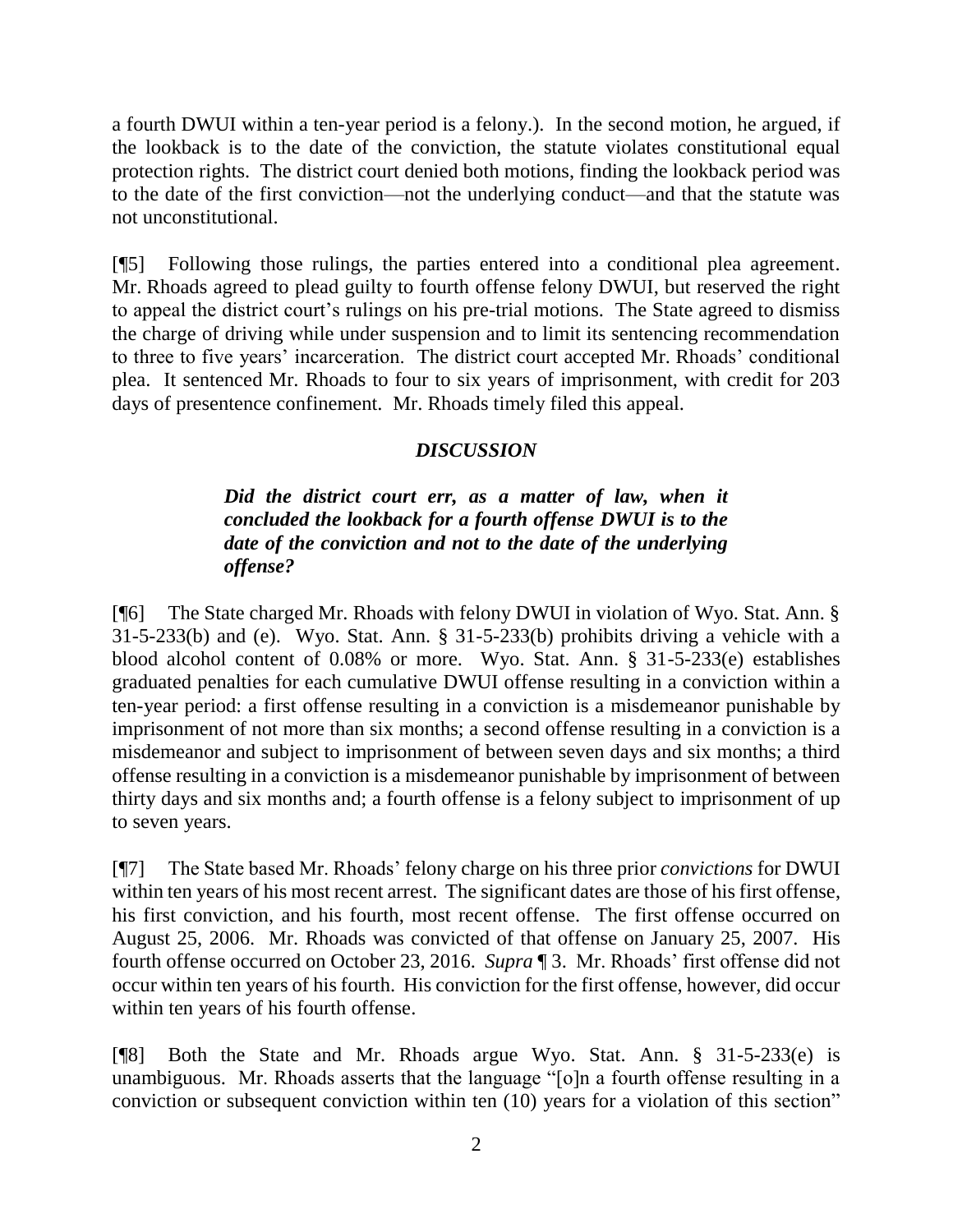establishes the lookback period to the first offense and not the first conviction. The State argues that the language requires looking back to the first conviction, not the offense.

[¶9] This Court applies a de novo standard of review to issues of statutory construction and interpretation. *Ramirez v. State*, 2016 WY 128, ¶ 7, 386 P.3d 348, 349 (Wyo. 2016). "In any question of statutory interpretation, our primary objective is to give effect to the legislature's intent." *Cheyenne Newspapers, Inc. v. Bd. of Trustees of Laramie Cty. Sch. Dist. No. One*, 2016 WY 113, ¶ 10, 384 P.3d 679, 682 (Wyo. 2016) (citing *L & L Enters. v. Arellano (In re Arellano)*, 2015 WY 21, ¶ 13, 344 P.3d 249, 252 (Wyo. 2015)). We "first look to the plain language of the statute to determine the legislature's intent." *In re Estate of Meyer*, 2016 WY 6, ¶ 17, 367 P.3d 629, 634 (Wyo. 2016) (citing *Wyo. Cmty. Coll. Comm'n v. Casper Cmty. Coll. Dist.*, 2001 WY 86, ¶¶ 16–17, 31 P.3d 1242, 1249 (Wyo. 2001); *Fontaine v. Bd. of Cty. Comm'rs*, 4 P.3d 890, 894 (Wyo. 2000); *State ex rel. Motor Vehicle Div. v. Holtz*, 674 P.2d 732, 736 (Wyo. 1983)). "[W]hether a statute is ambiguous is a matter of law to be determined by the court." *Wyo. Cmty. Coll. Comm'n*, ¶ 17, 31 P.3d at 1249. To determine whether the statute is ambiguous we examine the plain and ordinary meaning of the words used by the legislature. *In re Estate of Meyer*, ¶ 17, 367 P.3d at 634 (citing *Wyo. Cmty. Coll. Comm'n*, ¶¶ 16–17, 31 P.3d at 1249).

[¶10] Wyo. Stat. Ann. § 31-5-233(e) describes what constitutes a second and third offense DWUI, then uses different language to describe what constitutes a fourth offense:

> On a second offense resulting in a conviction within ten (10) years *after a conviction for a violation of this section* … [the defendant] shall be punished by imprisonment for not less than seven (7) days nor more than six (6) months ....

> On a third offense resulting in a conviction within ten (10) years *after a conviction for a violation of this section* … [the defendant] shall be punished by imprisonment for not less than thirty  $(30)$  days nor more than six  $(6)$  months ...

> On a fourth offense resulting in a conviction or subsequent conviction within ten (10) years for a violation of this section … [the defendant] shall be guilty of a felony.

*Id.* 31-5-233(e) (emphasis added).

[¶11] A statute is clear and unambiguous if its wording is such that reasonable persons can agree on its meaning with consistency and predictability. *Parker Land & Cattle Co. v. Game & Fish Comm'n*, 845 P.2d 1040, 1043 (Wyo. 1993). A statute is ambiguous if it is vague or uncertain and subject to varying interpretations. *Id.* The language triggering enhanced penalties, including the felony classification on a fourth offense, omits the "after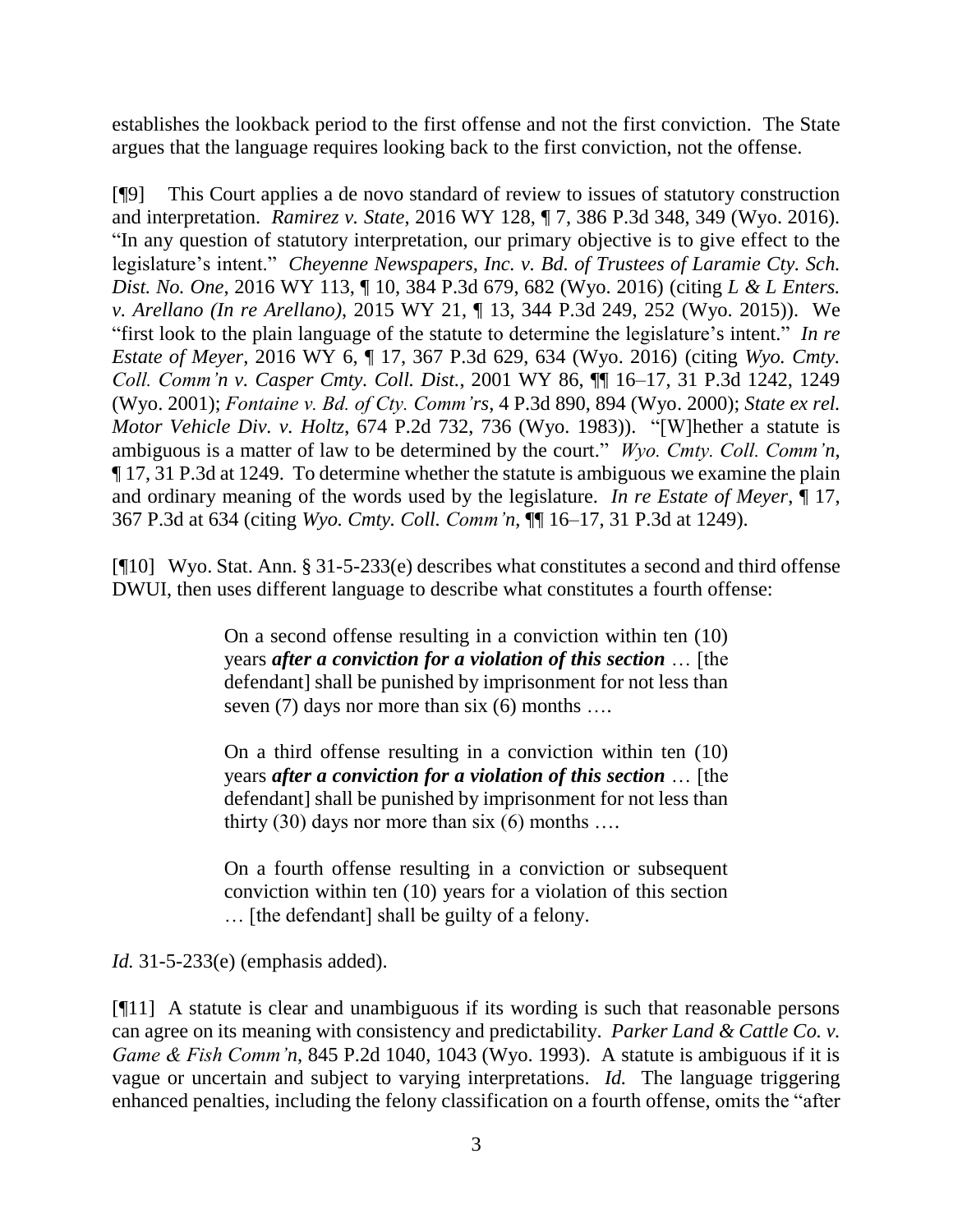a conviction" language found in the second and third offense descriptions that trigger misdemeanor enhancements. The words used to describe a fourth DWUI "offense resulting in a conviction or subsequent conviction within ten (10) years," can be read as an "offense," modified by "resulting in a conviction" further modified by "within ten (10) years." This reading would indicate the legislature intended the four offenses to have occurred within ten years. The lookback period would be measured to the date of the first offense, and not to the date of the first conviction. Conversely, an "offense resulting in a conviction or subsequent conviction within ten (10) years for a violation of this section" could be read to lookback to convictions within the ten-year period. The language in this statute can reasonably be interpreted in two conflicting ways making it ambiguous. *Id.*

[¶12] Once we determine statutory language is ambiguous, we apply "general principles of statutory construction" to the ambiguous language "to accurately reflect the intent of the legislature." *Powder River Basin Res. Council v. Wyoming Oil and Gas Conservation Comm'n*, 2014 WY 37, ¶ 19, 320 P.3d 222, 229 (Wyo. 2014). "We read the statutes together, and construe statutes relating to the same subject in harmony." *In re Estate of Meyer*, ¶ 21, 367 P.3d at 636 (citing *Wyo. Cmty. Coll. Comm'n*, ¶¶ 16–17, 31 P.3d at 1249). Further,

> [i]n ascertaining the legislative intent in enacting a statute ... the court ... must look to the mischief the act was intended to cure, the historical setting surrounding its enactment, the public policy of the state, the conditions of the law and all other prior and contemporaneous facts and circumstances that would enable the court intelligently to determine the intention of the lawmaking body.

*In re Estate of Meyer*, ¶ 21, 367 P.3d at 636 (citing *Parker Land & Cattle Co.*, 845 P.2d at 1044; 2A Norman J. Singer & J.D. Shambie Singer, *Sutherland on Statutes and Statutory Construction* § 45:5 at 35 (7th ed. 2007)).

[¶13] We review statutes *in pari materia* with other statutes relating to the same subject. *Luhm v. Bd. of Trustees of Hot Springs Cty. Sch. Dist. No. 1*, 2009 WY 63, ¶¶ 8–10, 206 P.3d 1290, 1294–95 (Wyo. 2009). It is a long-standing tenet of statutory construction in Wyoming that we will not add language in the guise of statutory interpretation. *See Int'l Ass'n of Fire Fighters Local Union No. 5058 v. Gillette/Wright/Campbell Cty. Fire Prot. Joint Powers Bd.*, 2018 WY 75, ¶ 33, 421 P.3d 1059, 1067 (Wyo. 2018) (citing *Wyodak Res. Dev. Corp. v. Wyo. Dep't of Revenue*, 2017 WY 6, ¶ 31, 387 P.3d 725, 733 (Wyo. 2017); *MF v. State*, 2013 WY 104, ¶ 11, 308 P.3d 854, 858 (Wyo. 2013); *In re Adoption of Voss*, 550 P.2d 481, 485 (Wyo. 1976)). "This Court is not at liberty to add words to a statute that the legislature chose to omit." *Wyodak Res. Dev. Corp.*, ¶ 31, 387 P.3d at 733; *see also MF*, ¶ 11, 308 P.3d at 858 ("[W]e will not supply missing terms."). "The omission of words from a statute must be considered intentional on the part of the legislature. Words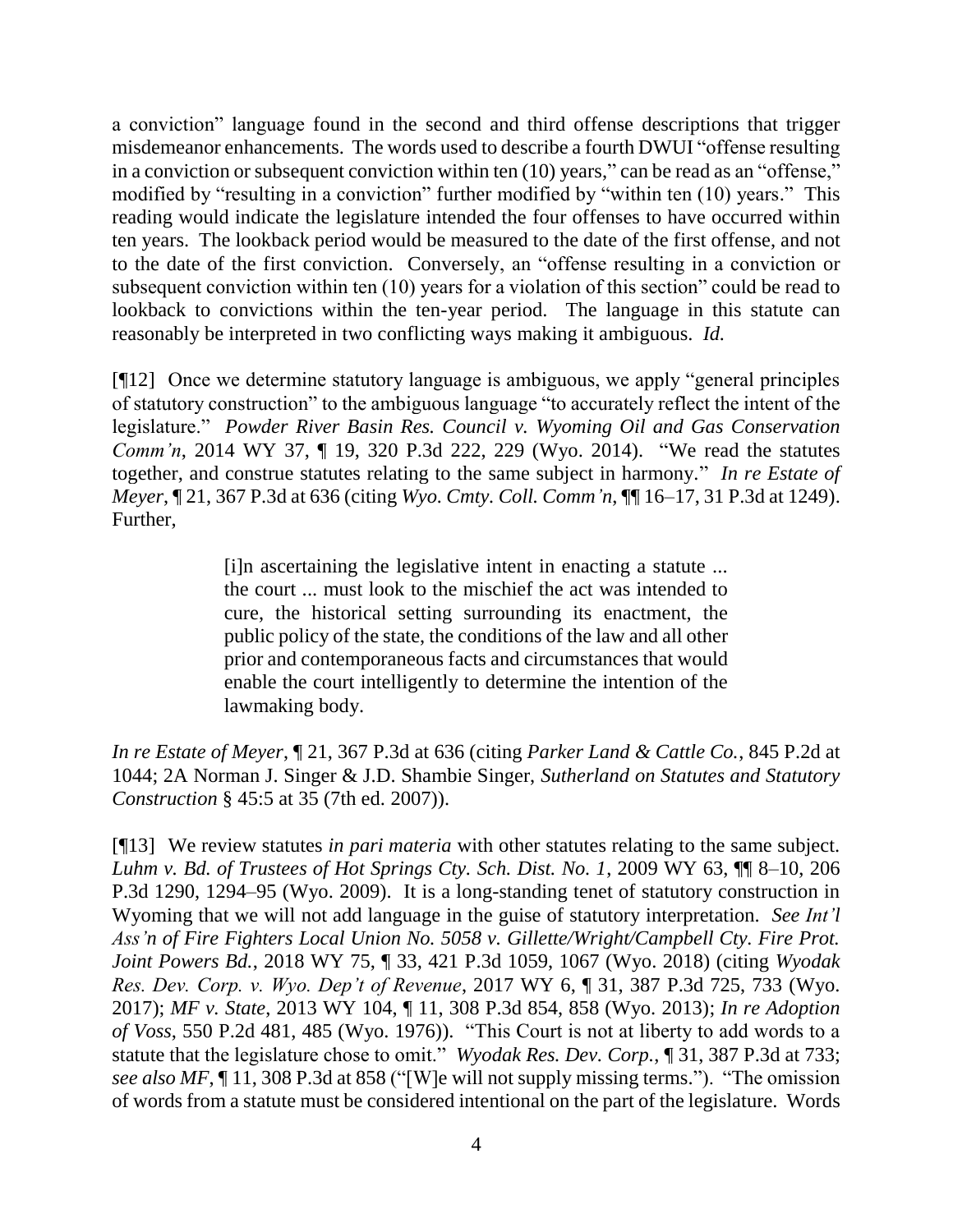may not be supplied in a statute where the statute is intelligible without the addition of the alleged omission." *Int'l Ass'n of Fire Fighters Local Union No. 5058*, ¶ 33, 421 P.3d at 1067 (quoting *In re Adoption of Voss*, 550 P.2d at 485 (internal citation omitted)).

[¶14] The legislature omitted the words "after a conviction" from the fourth offense DWUI provisions that result in felony enhancement. We consider that choice to have been intentional. Had the legislature intended the lookback period to be the same for both misdemeanor and felony enhancements, it could have added the "after a conviction" language to the fourth offense felony conditions. It did not. Accordingly, we conclude that the legislature deliberately omitted the language and, by doing this, it intended to make a distinction between the lookback periods to be used for misdemeanor second and third offenses and the lookback period for felony fourth offenses.

[¶15] This interpretation is supported by the legislative history of Wyo. Stat. Ann. § 31- 5-233(e). The previous version of the Wyo. Stat. Ann. § 31-5-233(e) felony enhancement provided: "*On a fourth or subsequent conviction within five (5) years* for a violation of this section or other law prohibiting driving while under the influence, [the defendant] shall be guilty of a felony …." *Id.* § 31-5-233(e) (LexisNexis 2003) (emphasis added). In *Seteren v. State*, 2007 WY 144, ¶ 6, 167 P.3d 20, 22 (Wyo. 2007), the defendant challenged the application of this provision to his four DWUIs where his convictions occurred more than five years apart, but his conduct fell within a five-year time frame. We recognized that the "purpose of the statute seems plain: Persons who drive under the influence four or more times in a five-year period are guilty of a felony, if each of those episodes results in a conviction." *Id.* ¶ 8, 167 P.3d at 22. Nevertheless, we held that the language was clear and unambiguous and "[a]s the statute is written, the focus is not so much on the conduct as it is on the conviction for the conduct. As written, the statute requires the prosecutor to be attentive to whether or not the fourth conviction is achieved within five years …." *Id.*

[¶16] After our decision in *Seteren*, the legislature amended the statute to the current version. "The amendment made two changes in the statutory language: first, the [lookback] period was increased from five to ten years; and second, the statute now includes the language '… resulting in a conviction' to modify the noun 'offense.'" *Ramirez*, ¶ 10, 386 P.3d at 349. *In Ramirez*, the defendant argued that the lookback period for a fourth DWUI looks back from the fourth criminal conviction and not the fourth criminal act. *Id.* ¶ 6, 386 P.3d at 349. We held that the amended statute was a "response to our direct language in *Seteren*" and that it unambiguously "provides that the [lookback] period for enhanced DWUI penalties is measured back in time … from the last *offense* [and not the conviction]." *Ramirez*, ¶¶ 12–13, 386 P.3d at 350 (emphasis in original).

[¶17] The legislature chose to change the word "conviction" to the phrase "offense resulting in a conviction" in each enhanced penalty provision - the second, third, and fourth. This language defines the event that triggers the lookback. However, in describing the event we look back to, the legislature did not use the same language in each of the three